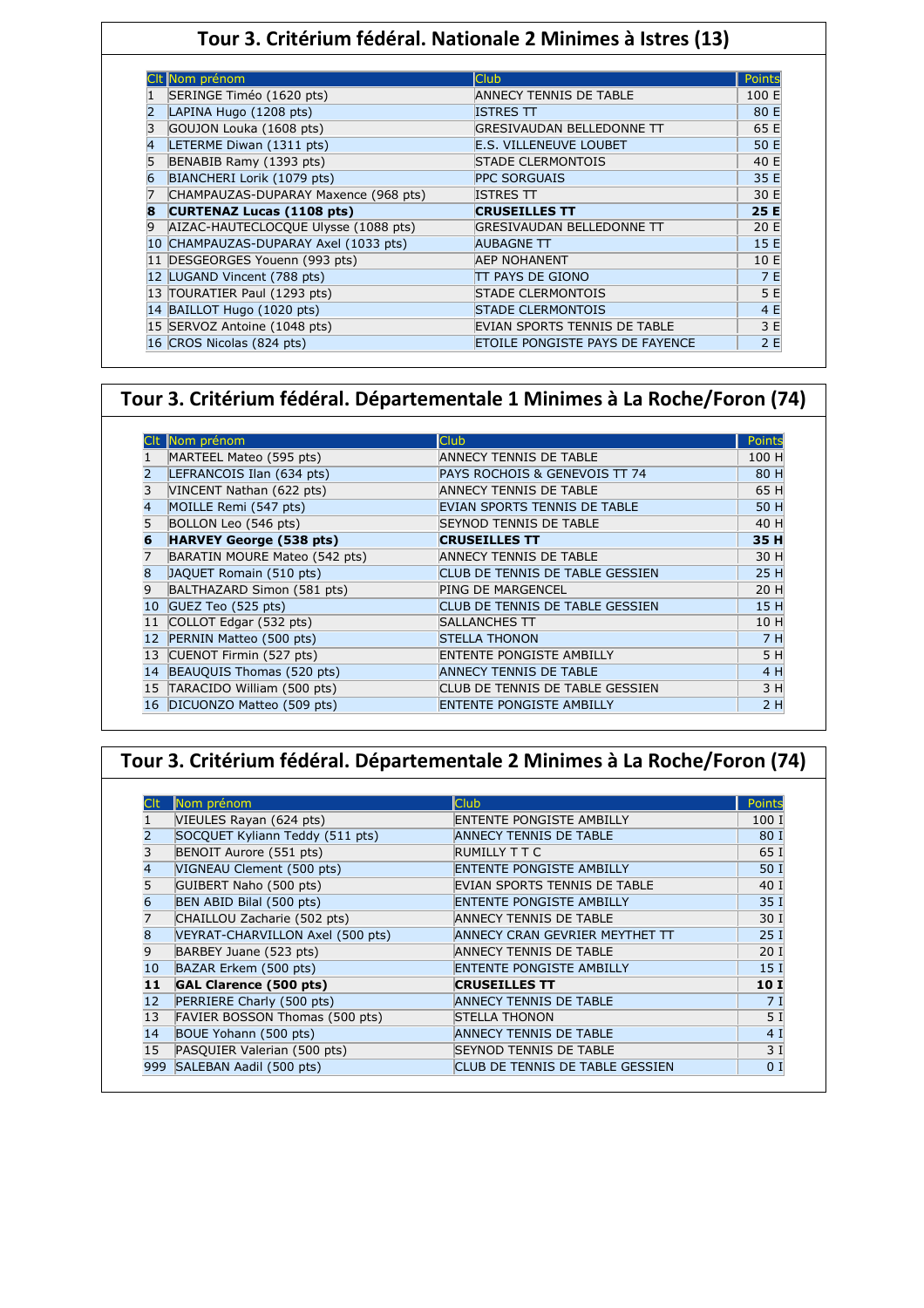|    | Nom prénom                       | <b>Club</b>                      | Points          |
|----|----------------------------------|----------------------------------|-----------------|
|    | <b>CURTENAZ Théo (924 pts)</b>   | <b>CRUSEILLES TT</b>             | 100 G           |
|    | PEDELABORDE Paul (663 pts)       | CLUB DE TENNIS DE TABLE GESSIEN  | 80 G            |
|    | PORTIER Julyan (727 pts)         | ANNECY TENNIS DE TABLE           | 65 G            |
|    | BERTHOLET Philippe (810 pts)     | EVIAN SPORTS TENNIS DE TABLE     | 50 G            |
|    | MCTEER Kerrian (666 pts)         | CLUB DE TENNIS DE TABLE GESSIEN  | 40 G            |
|    | MABBOUX Ewan (658 pts)           | CLUB DE TENNIS DE TABLE GESSIEN  | 35 G            |
|    | VALOUR Antonin (764 pts)         | ANNECY TENNIS DE TABLE           | 30 G            |
|    | <b>ROSSIER Killian (648 pts)</b> | <b>CRUSEILLES TT</b>             | 25 G            |
|    | BOUJON Mathis (553 pts)          | EVIAN SPORTS TENNIS DE TABLE     | 20 <sub>G</sub> |
| 10 | PERSONA Anthony (643 pts)        | CLUB DE TENNIS DE TABLE GESSIEN  | 15 G            |
| 11 | SALTAS Yannick (614 pts)         | CLUB DE TENNIS DE TABLE GESSIEN  | 10G             |
| 12 | PEETERS Matisse (554 pts)        | <b>ANNECY TENNIS DE TABLE</b>    | 7 G             |
| 13 | FAYET Baptiste (579 pts)         | <b>CLUSES TENNIS DE TABLE</b>    | 5 G             |
| 14 | NOYER Simeon (575 pts)           | <b>ANNECY TENNIS DE TABLE</b>    | 4 G             |
| 15 | BEQIRI Adrian (579 pts)          | ANNECY TENNIS DE TABLE           | 3 G             |
| 16 | RAKOTONIAINA Dylan (518 pts)     | CLUB DE TENNIS DE TABLE DE POISY | 2G              |

# **Tour 3. Critérium fédéral. Départementale 2 Cadets à Poisy (74)**

|   | CIt Nom prénom                               | <b>Club</b>                     | Points |
|---|----------------------------------------------|---------------------------------|--------|
|   | <b>DERUAZ Paul (518 pts)</b>                 | <b>CRUSEILLES TT</b>            | 100 H  |
|   | LY Neo $(596$ pts)                           | <b>STELLA THONON</b>            | 80 H   |
|   | <b>CLEUVENOT-VANHELMON Marceau (558 pts)</b> | <b>CRUSEILLES TT</b>            | 65 H   |
|   | ROCCHIA Valentin (538 pts)                   | ANNECY CRAN GEVRIER MEYTHET TT  | 50 H   |
|   | MONTEIL Florent (564 pts)                    | <b>PING DE MARGENCEL</b>        | 40 H   |
| 6 | JINGOLD Anton (510 pts)                      | CLUB DE TENNIS DE TABLE GESSIEN | 35 H   |
|   | LEMBREZ Edouard (549 pts)                    | <b>ANNECY TENNIS DE TABLE</b>   | 30 H   |
| 8 | OBADIA Theo (518 pts)                        | <b>ENTENTE PONGISTE AMBILLY</b> | 25 H   |
| 9 | SONZINI Evan (500 pts)                       | <b>ANNECY TENNIS DE TABLE</b>   | 20 H   |
|   | 10 SAUGNEAUT Enzo (500 pts)                  | <b>ANNECY TENNIS DE TABLE</b>   | 15 H   |
|   | 11 CHARRUAU Alessio (500 pts)                | EVIAN SPORTS TENNIS DE TABLE    | 10 H   |
|   | 12 LETELLIER Cyril (539 pts)                 | <b>ANNECY TENNIS DE TABLE</b>   | 7 H    |
|   | 13 GODEFROY Damien (516 pts)                 | EVIAN SPORTS TENNIS DE TABLE    | 5 H    |
|   | 14 SIMONNEY Marius (504 pts)                 | <b>SALLANCHES TT</b>            | 4 H    |
|   | 15 BATTAGLIA Anais (546 pts)                 | <b>SEYNOD TENNIS DE TABLE</b>   | 3H     |
|   | 16 GAILLARD Alex (506 pts)                   | EVIAN SPORTS TENNIS DE TABLE    | 2H     |

# **Tour 3. Critérium fédéral. Départementale 3 Cadets à Poisy (74)**

|    | Nom prénom                       | <b>Club</b>                     | <b>Points</b> |
|----|----------------------------------|---------------------------------|---------------|
|    | HARCHI Mohammed (500 pts)        | <b>SEYNOD TENNIS DE TABLE</b>   | 100 H         |
|    | PARISOT Jules (500 pts)          | EVIAN SPORTS TENNIS DE TABLE    | 80 H          |
|    | SIGNOUD Leo (500 pts)            | ANNECY TENNIS DE TABLE          | 65 H          |
|    | COQUILHAT Gaetan (503 pts)       | EVIAN SPORTS TENNIS DE TABLE    | 50 H          |
|    | CHEGUETTINE Noa (500 pts)        | ANNECY TENNIS DE TABLE          | 40 H          |
|    | HAJDAREVIC Elvis (500 pts)       | <b>SEYNOD TENNIS DE TABLE</b>   | 35 H          |
|    | MARCHAL Dogancan (500 pts)       | EVIAN SPORTS TENNIS DE TABLE    | 30 H          |
|    | DEPARIS Elouan (500 pts)         | CLUB DE TENNIS DE TABLE GESSIEN | 25 H          |
| 9  | DUPREY Evan (500 pts)            | <b>SALLANCHES TT</b>            | 20 H          |
| 10 | PARISOT Jessy (500 pts)          | <b>ANNECY TENNIS DE TABLE</b>   | 15 H          |
| 11 | BONSERGENT Lucas (500 pts)       | STELLA THONON                   | 10 H          |
| 12 | BRUYERE-GALLETY Adonis (500 pts) | <b>ANNECY TENNIS DE TABLE</b>   | 7 H           |
| 13 | BOIS Florian (500 pts)           | <b>CLUSES TENNIS DE TABLE</b>   | 5 H           |
| 14 | BERSETH SOCIER Mateo (500 pts)   | <b>ENTENTE PONGISTE AMBILLY</b> | 4 H           |
| 15 | DAUBORD Loup (500 pts)           | <b>CRUSEILLES TT</b>            | 3 H           |
|    | 16 NICOLIN Marthieu (500 pts)    | <b>STELLA THONON</b>            | 2H            |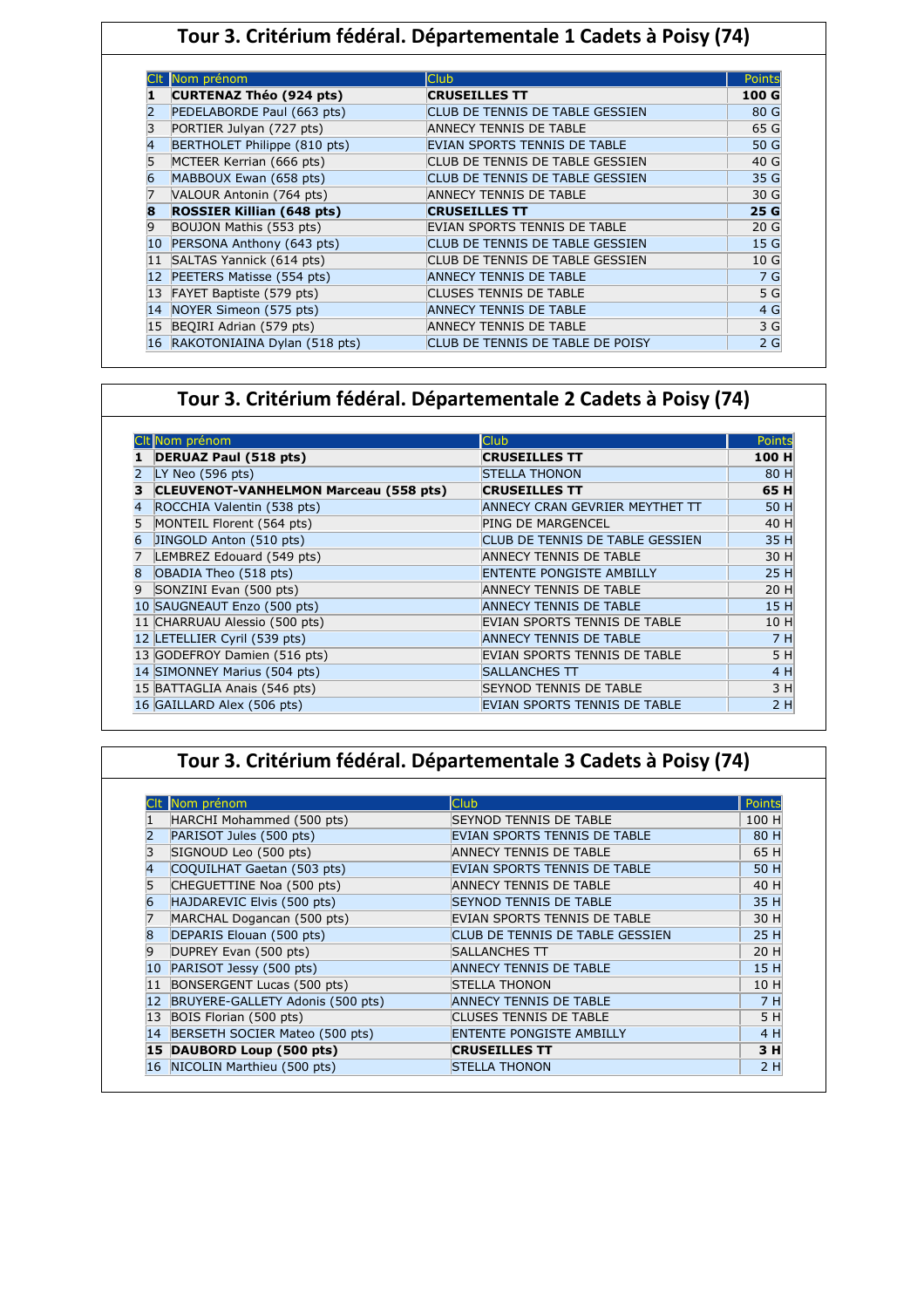# **Tour 3. Critérium fédéral. Départementale 2 Juniors à Poisy (74)**

|    | Nom prénom                    | <b>Club</b>                      | Points          |
|----|-------------------------------|----------------------------------|-----------------|
|    | TRIQUET Thomas (531 pts)      | <b>RUMILLY T T C</b>             | 100 G           |
|    | VAUTHIER Raphael (595 pts)    | ANNECY CRAN GEVRIER MEYTHET TT   | 80 G            |
|    | BENZIANE Zaky (578 pts)       | ANNECY LE VIEUX - SILLINGY TT    | 65 G            |
|    | SARKIS Nicolas (525 pts)      | CLUB DE TENNIS DE TABLE GESSIEN  | 50 G            |
|    | REYNAUD Louis (519 pts)       | ANNECY TENNIS DE TABLE           | 40 G            |
| 6  | HUMBERT Tigran (500 pts)      | <b>SALLANCHES TT</b>             | 35 G            |
|    | MERMET-BOUVIER Hugo (506 pts) | ANNECY CRAN GEVRIER MEYTHET TT   | 30 G            |
| R  | PUJALTE Nicolas (507 pts)     | CLUB DE TENNIS DE TABLE GESSIEN  | 25 G            |
|    | DUNAND-ROUX Lilian (510 pts)  | CLUB DE TENNIS DE TABLE DE POISY | 20 <sub>G</sub> |
| 10 | MARTIN Dorian (500 pts)       | <b>SEYNOD TENNIS DE TABLE</b>    | 10G             |
|    | 11 HARVEY Iestyn (500 pts)    | <b>CRUSEILLES TT</b>             | 5 G             |

#### **Tour 2. Critérium fédéral. Départementale 2 Séniors à Poisy (74)**

|    | Nom prénom                    | Club                             | Points |
|----|-------------------------------|----------------------------------|--------|
|    | GAJIC Nikola (1260 pts)       | ANNECY CRAN GEVRIER MEYTHET TT   | 100 F  |
|    | DENIGER Etienne (1276 pts)    | ANNECY CRAN GEVRIER MEYTHET TT   | 80 F   |
|    | JUSZCZAK Thomas (1217 pts)    | <b>CRUSEILLES TT</b>             | 65 F   |
|    | ORPHE Etienne (1033 pts)      | <b>ANNECY TENNIS DE TABLE</b>    | 50 F   |
| 5  | DREUX David (1185 pts)        | <b>CRUSEILLES TT</b>             | 40 F   |
| 6  | BRECHET Christophe (1137 pts) | <b>TT LES GECKOS</b>             | 35 F   |
|    | BAILLET Regis (1147 pts)      | ANNECY TENNIS DE TABLE           | 30 F   |
| 8  | TRAN Joseph (1079 pts)        | <b>RUMILLY T T C</b>             | 25 F   |
| 9  | WALLON Gauthier (1094 pts)    | SALLANCHES TT                    | 20 F   |
| 10 | LEFORT Laurent (984 pts)      | ANNECY CRAN GEVRIER MEYTHET TT   | 15 F   |
|    | CHEVILLET Pascal (863 pts)    | CLUB DE TENNIS DE TABLE DE POISY | 10 F   |
|    | BAIS Florian (837 pts)        | <b>SALLANCHES TT</b>             | 7 F    |
|    | OH Jason (839 pts)            | RUMILLY T T C                    | 5 F    |
| 14 | TRIQUET Patrice (1017 pts)    | <b>RUMILLY T T C</b>             | 4 F    |
|    | DALLARD Hervé (835 pts)       | <b>STELLA THONON</b>             | 3 F    |
| 16 | KUHN Jeremy (896 pts)         | <b>ENTENTE PONGISTE AMBILLY</b>  | 2F     |

|    |                                   | Tour 2. Critérium fédéral. Départementale 3 Séniors à Poisy (74) |               |
|----|-----------------------------------|------------------------------------------------------------------|---------------|
|    | Nom prénom                        | <b>Club</b>                                                      | <b>Points</b> |
|    | GIVRY Didier (1191 pts)           | ANNECY CRAN GEVRIER MEYTHET TT                                   | 100 G         |
|    | CHMAMADI Mourad (789 pts)         | <b>RUMILLY T T C</b>                                             | 80 G          |
|    | MASSE Frederic (844 pts)          | ANNECY CRAN GEVRIER MEYTHET TT                                   | 65 G          |
|    | JACOB Hubert (898 pts)            | <b>ANNECY TENNIS DE TABLE</b>                                    | 50 G          |
|    | DESCLOUX Patrick (949 pts)        | <b>ENTENTE PONGISTE AMBILLY</b>                                  | 40 G          |
|    | COLLET Christian (964 pts)        | <b>ENTENTE PONGISTE AMBILLY</b>                                  | 35 G          |
|    | REJAUNIER Patrick (873 pts)       | <b>ANNECY TENNIS DE TABLE</b>                                    | 30 G          |
|    | GENDRE Boris (879 pts)            | ASSOC. PONGISTE VUACHE                                           | 25 G          |
|    | <b>SCHAER Alexandre (681 pts)</b> | <b>CRUSEILLES TT</b>                                             | 20 G          |
| 10 | CHERONT Remi (789 pts)            | PAYS ROCHOIS & GENEVOIS TT 74                                    | 15 G          |
|    | PROTIERE Raphael (958 pts)        | <b>ANNECY TENNIS DE TABLE</b>                                    | 10G           |
| 12 | <b>MACINOT Cedric (667 pts)</b>   | <b>CRUSEILLES TT</b>                                             | 7 G           |
| 13 | DOHOLLO Christophe (758 pts)      | TT LES GECKOS                                                    | 5 G           |
| 14 | RON Jose-Luis (784 pts)           | CLUB DE TENNIS DE TABLE GESSIEN                                  | 4 G           |
| 15 | GOUSSU Patrice (582 pts)          | <b>SALLANCHES TT</b>                                             | 3 G           |
| 16 | GOLLIET Philippe (737 pts)        | <b>RUMILLY T T C</b>                                             | 2G            |